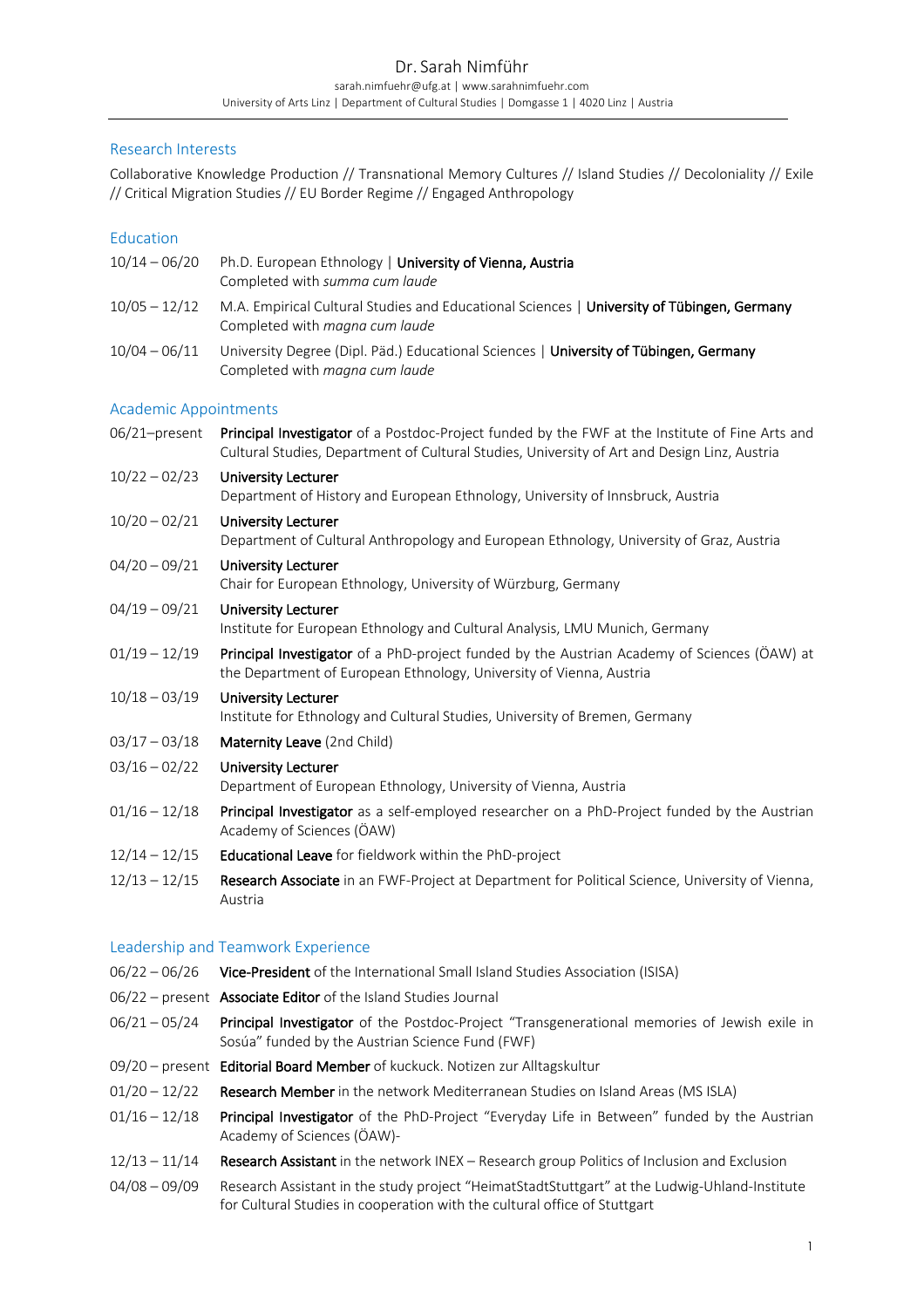#### Other Professional Experience

- 03/13 11/13 Integration Consultant at the Vienna Red Cross, Austria.
- 02/13 03/13 **Intern** at the Diakonie Refugee Service Vienna, Austria.
- 09/12 03/13 Fundraiser at the Refugee Project Ute Bock Vienna, Austria.
- 09/10 09/12 **Maternity Leave** (1st child)
- 11/07 04/08 Intern at the Refugee Council of Australia, Sydney/Melbourne.

#### Acquisition of external funds, Scholarships and Awards (382.460,- EUR)

- 2021 2024 Hertha Firnberg-Program for postdocs of the Austrian Science Fund (FWF) Funding grant: 243.120,- EUR
	- 2023 Visiting Scholar at the Center for Jewish History, New York
	- 2022 Funding grant from the Open Access Publication Fund of Goethe-University of Frankfurt for the edited volume "Writing Together" Funding grant: 5.000,- EUR
	- 2021 Funding grant from the Vienna Doctoral School of Histories and Cultural Studies for the workshop "Urban Landscapes" Funding grant: 2.900,- EUR

Funding grant from the Institutes of Contemporary History, Philosophy, European Ethnology; FSP "Kulturelle Begegnungen – Kulturelle Konflikte" and the Vice Rectorate for Research of University of Innsbruck for the conference "Verletzbarkeit und Institutionen" Funding grant: 5.540,- EUR

Nomination for the Teaching Award 2020/21 "Competence-oriented teaching and assessment" University of Graz

2020 Funding grant from the Deutscher Akademikerinnenbund e.V. for the publication of the monograph "Umkämpftes Recht zu bleiben" Funding grant: 300,- EUR

Funding grant from the Faculty of Historical and Cultural Studies of University of Vienna for the publication of the monograph "Umkämpftes Recht zu bleiben" Funding grant: 1.500,- EUR

2019 Theodor Körner Award for the Ph.D. project, Theodor Körner Fonds, Vienna. Prize money: 4.000,- EUR

> Erasmus+ Teaching Mobility Grant for a teaching stay at the LMU Munich Funding grant: 300,- EUR

Funding grant from the Faculty of Historical and Cultural Studies of University of Vienna for the workshop "Anthropology of islands" Funding grant: 850,- EUR

- 2018 Rinus Penninx Best Paper Award, IMISCOE  $-15<sup>th</sup>$  Annual Conference, Barcelona. Prize money: 750,- EUR
- 2016 2019 DOC-Fellowship of the Austrian Academy of Sciences (ÖAW) Funding grant: 118.200,- EUR
- 2016 2017 Junior Fellowship at the International Research Center for Cultural Studies, Vienna (IFK)

### Research visits

United States and Cuba, August – September 2022 – postdoc project Dominican Republic, March 2020 – prestudy postdoc project Malta, February 2015, July 2015, October 2015, April 2016, June 2018 – fieldwork PhD project (South)Italy, August 2016 – fieldwork PhD project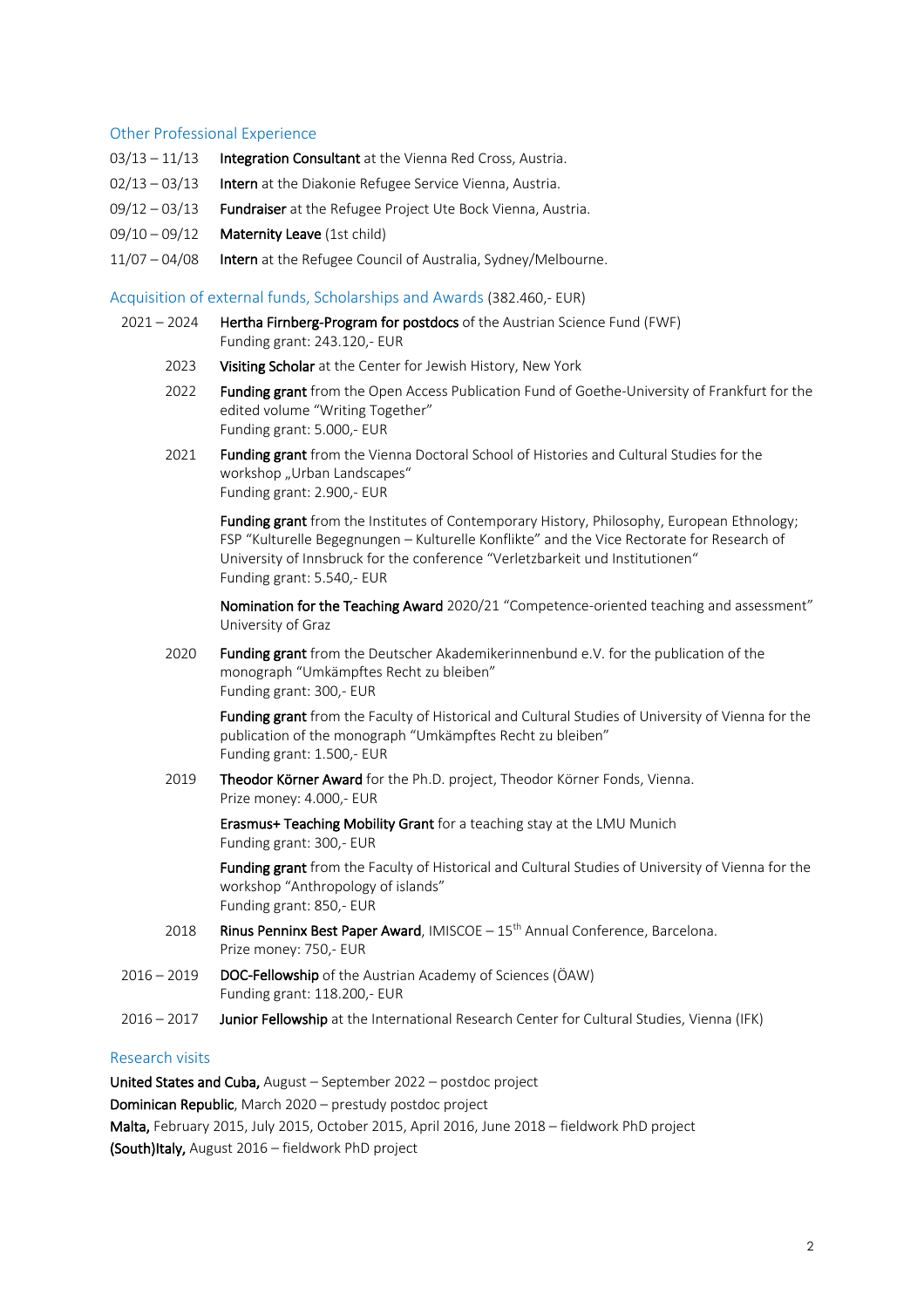### Publications

### Book

### *2020*

*Umkämpftes Recht zu bleiben. Zugehörigkeit, Mobilität und Kontrolle im EUropäischen Abschieberegime [Contested right to stay. Belonging, mobility, and control in the EUropean deportation regime].* Münster: Westfälisches Dampfboot, 2020.

### Editorship

### *In progress*

*Erinnerung [Memory],* together with Christin Schmitz und Christina Sternisa. Special Issue of kuckuck. Notizen zur Alltagskultur, 1(24), July 2024.

*Stadt- und Raumforschung im Nexus von Theorie und Empirie. Ein Arbeitsbuch [Urban and Spatial Research in the Nexus of Theory and Empirics. A Workbook],* together with Cornelia Dlabaja (Summer 2023, in progress).

*Institutionen und Verletzbarkeit. Aktuelle Perspektiven auf die Herstellung verwundbarer Körper [Institutions and Vulnerability. Current perspectives on the production of vulnerable bodies]*, together with Camilla Angeli, Michaela Bstieler and Stephanie Schmidt. Berlin: De Gruyter (Summer 2023, in progress).

*Writing Together. Kollaboratives Schreiben mit Personen aus dem Feld* [Collaborative Writing with persons from the field]*,* together with Martina Blank. Bielefeld: transcript (Spring 2023, in progress).

### *2021*

*Representing islands – producing islandness: Rethinking identities, mobilities, and relations in island research*, together with Greca N. Meloni, Special Section of Island Studies Journal, 16(2), 2021.

*Solidarität [Solidarity],* together with Johanna Menhard. Special Issue of kuckuck. Notizen zur Alltagskultur, 2(21), December 2021.

### *2019*

*Forschen und Arbeiten im Kontext von Flucht. Reflexionslücken, Repräsentations- und Ethikfragen* [*Research and Work in the Context of Forced Migration. Gaps in reflection questions of representation and ethics*], together with Margrit E. Kaufmann, Laura Otto and Dominik Schütte, Wiesbaden: Springer, 2019.

### Peer-Reviewed Article

### *In progress*

Collaborative knowledge production as a method for decolonizing epistemology? (Under review)

Insulare Identifikationsräume – multidisziplinäre Perspektiven auf Kollektivierungsphänomene im Mittelmeerraum, together with the research network "Mediterranean Studies on Island Areas". (Under review)

### *2021*

Decolonial thinking: A critical perspective on positionality and representations in island studies (Guest Editorial), together with Greca N. Meloni, in: *Island Studies Journal*, 16(2), 2021: 3–17. https://doi.org/10.24043/isj.178

(Un)Making Smallness: Islands, Spatial Ascription Processes, and (Im)Mobility, together with Laura Otto, in: *Island Studies Journal*, 16(2), 2021: 39–58. http://doi.org/10.24043/isj.173

Being there while not being there: Reflections on multi-sited ethnography and field access in the context of forced migration, together with Laura K. McAdam-Otto, in: *Anthropological Journal of European Cultures*, 30(2), 2021: 41–61. https://doi.org/10.3167/ajec.2021.300203

# *2020*

Doing research on, with and about the island: Reflections on islandscape, together with Laura Otto, in: *Island Studies Journal* 15(1), 2020: 185–204. https://doi.org/10.24043/isj.107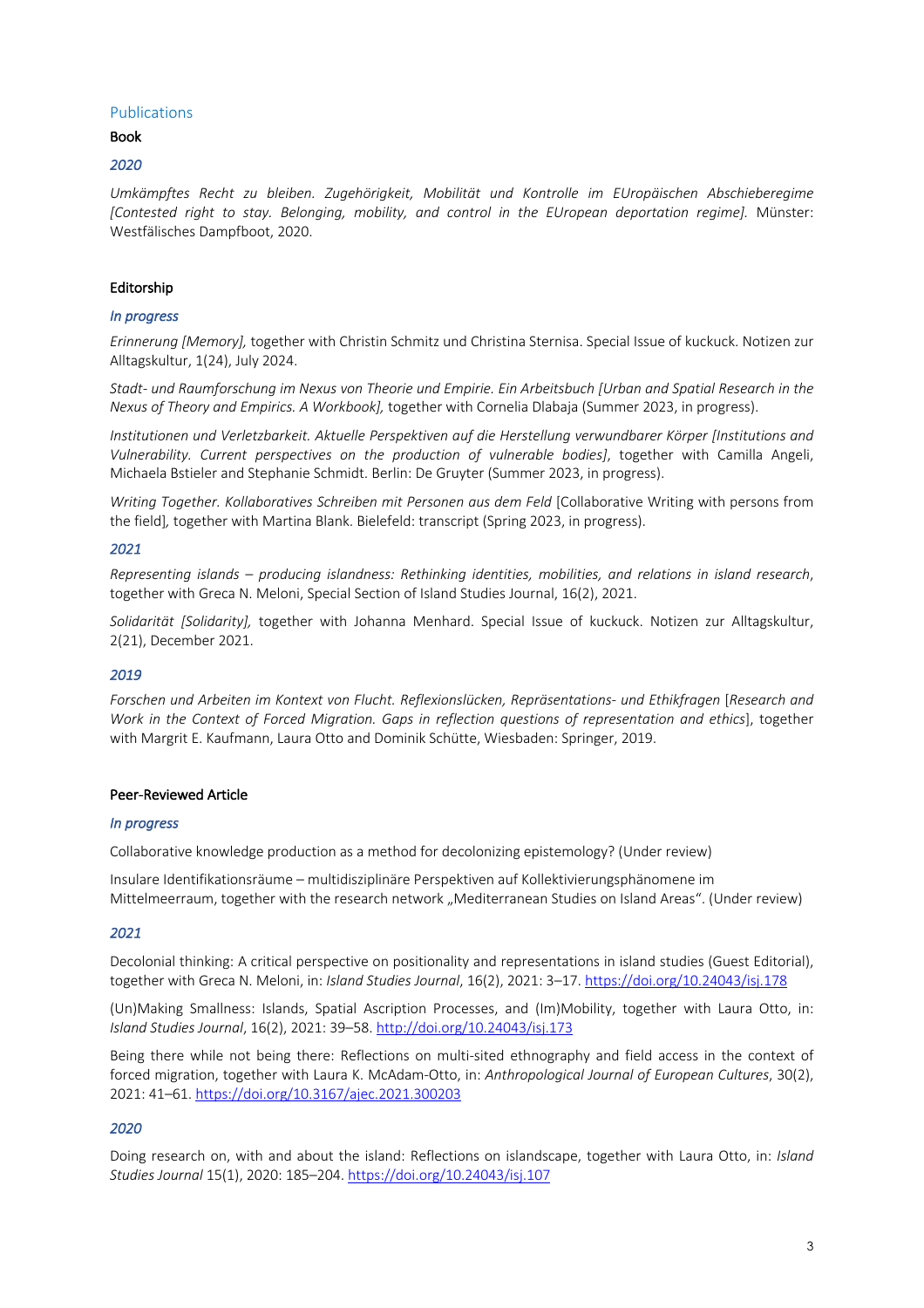*2019* 

Preserving Maltese identity in refugee management: On the emergence and absence of a prison spatiality, together with Laura Otto and Patrick Bieler, in: *Shima: The International Journal for Research into island cultures* 12(2), 2019: 131–154. http://doi.org/10.21463/shima.13.2.11

Lost in Limbo? Navigating (im)mobilities and practices of appropriation of non-deportable refugees in the Mediterranean area, together with Buba Sesay, in: *Comparative Migration Studies* 7(26), 2019. Awarded with the Rinus Penninx Best Paper Award at the IMISCOE 2018. https://doi.org/10.1186/s40878-019-0132-8

### *2016*

Living Liminality. Ethnological insights into the life situation of non-deportable refugees in Malta, in: *Österreichische Zeitschrift für Volkskunde* 70/119, 3+4, 2016: 245-271.

### Book Chapters in Edited Volumes

### *2022*

Asyl [*Asylum*], in: Brigitta Schmidt-Lauber and Manuel Liebig (Eds.): Begriffe der Gegenwart. Ein kulturwissenschaftliches Glossar. Wien: Böhlau, 2022: 31–38. [peer reviewed]

### *2020*

Contesting Profit Structures. Rejected Asylum Seekers between Modern Slavery and Autonomy, together with Jorinde Bijl, in: Siobhán McGuirk and Adrienne Pine (Eds.): *Asylum for Sale: Profit and Protest in the Migration Industry*. Oakland, CA, USA: PM Press, 2020: 295–306.

Denying while demanding integration. An analysis of the Integration Paradox in Malta and refugees' coping strategies, together with Laura Otto and Gabriel Samateh, in: Sophie Hinger and Reinhard Schweitzer (Hg.): *Politics of (Dis)Integration*. Cham: Springer, 2020: 161–181. [peer reviewed]

Liminalität [*Liminality*], in: Timo Heimerdinger and Markus Tauschek (Eds.): *Kulturtheoretisch argumentieren. Ein Arbeitsbuch.* Münster: UTB, 2020: 271–294.

# *2019*

Ethnografisch forschen und die Wirkmächtigkeit der Kleinheit. Methodentheoretische Überlegungen und empirische Einblicke zur Produktion, Wahrnehmung und Repräsentation von räumlichen Zuschreibungsdiskursen [*Ethnographic research and the effectiveness of smallness. Methodological theoretical considerations and empirical insights on the production, perception and representation of spatial discourses of ascription*s], together with Laura Otto, in: Margrit E. Kaufmann, Laura Otto, Sarah Nimführ and Dominik Schütte (Eds.): *Forschen und Arbeiten im Kontext von Flucht. Reflexionslücken, Repräsentations- und Ethikfragen.* Wiesbaden: Springer, 2019: 69–93.

Forschung und Praxis zwischen Handlungsdruck und Orientierungsunsicherheit im Kontext von Flucht\_Migration [Research and practice between pressure to act and orientation uncertainty in the context of flight migration], in collaboration with Margrit E. Kaufmann, Laura Otto and Dominik Schütte, in: Kaufmann, Margrit E./Otto, Laura/Nimführ, Sarah/Schütte, Dominik (Eds.): *Forschen und Arbeiten im Kontext von Flucht. Reflexionslücken, Repräsentations- und Ethikfragen*. Springer, 2019: 1–17.

Umkämpfte Im-/Mobilitäten. Die soziale Produktion von Nichtabschiebbarkeit im transinsularen Raum [Contested Im-/Mobilities. The Social Production of Non-Deportability within the transinsular space], in: Reinhard Johler and Jan Lange (Eds.): *Konfliktfeld Fluchtigration. Historische und ethnographische Perspektiven.*  Bielefeld: transcript, 2019: 155–171.

# *2017*

Gerettet, aber nicht angekommen. Von Geflüchteten in Malta [Saved but not arrived. About Refugees in Malta], together with Laura Otto and Gabriel Samateh, in: Sabine Hess, Bernd Kasparek, Stefanie Kron, Mathias Rodatz, Maria Schwertl and Simon Sontowski (Eds.): *Der lange Sommer der Migration. Grenzregime III*, Berlin/Hamburg: Assoziation A, 2017: 137-150.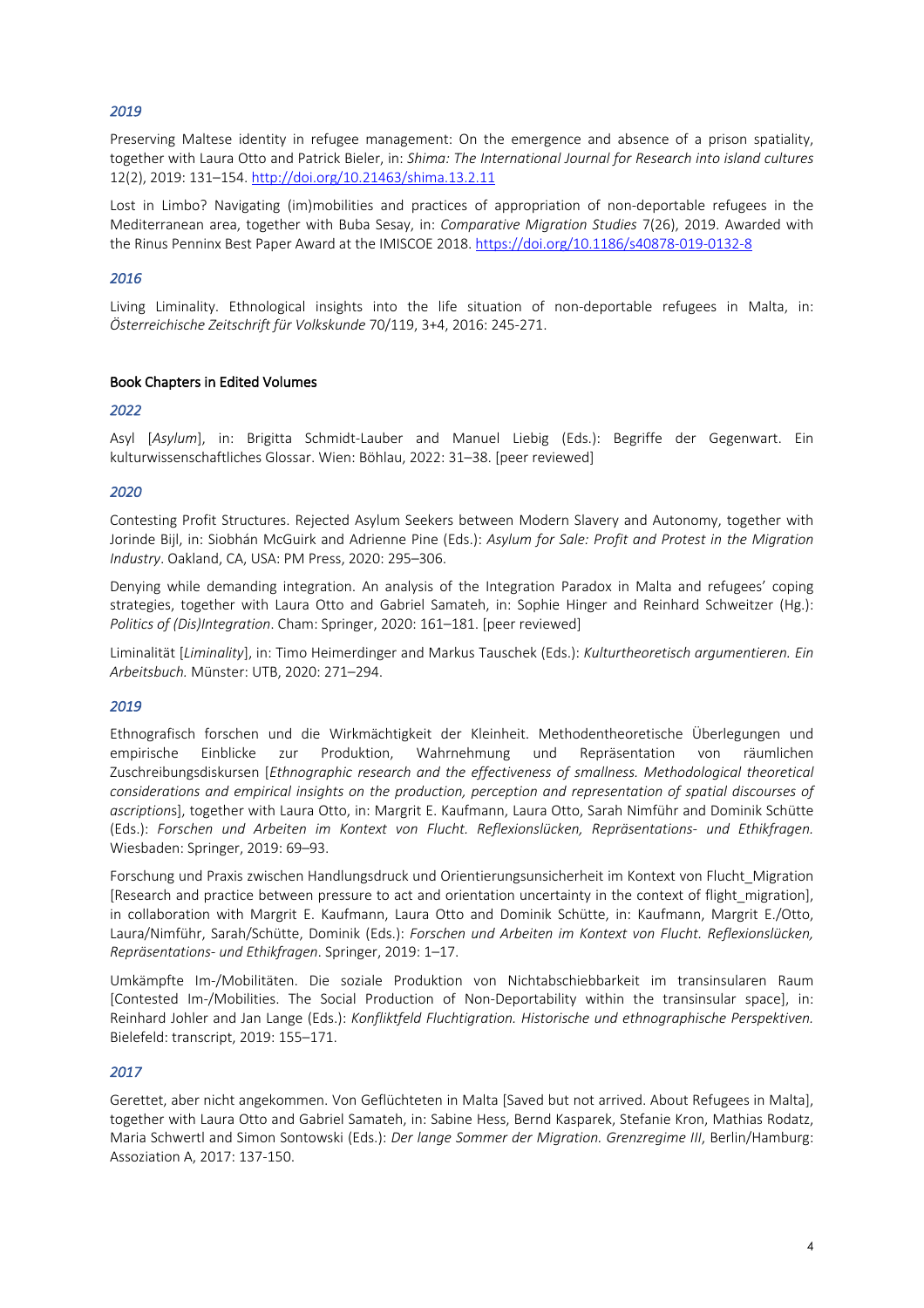# *2010*

Stuttgarter Melange – Integrationserfahrungen in der Schwabenmetropole [Stuttgarter Melange – Experiences of integration in the Swabian metropolis], in: Anja Dauschek, Sarah Kubin-Scharnowski and Bernhard Tschofen (Eds.): *stuttgarter leben : stuttgart erleben. Kulturwissenschaftliche Erkundungen zur Gegenwart einer Stadt.* Tübingen, 2010: 39-54.

### Publications in daily newspaper, magazines, journals and media portals

### *2021*

"Editorial: Solidarität revisited" [Editorial: Solidarity revisited]. *Kuckuck. Notizen zur Alltagskultur* 2/21, together with Jo Menhard, 2021.

"Gemeinsame Forschung aus dem Flüchtlingslager" [Collaborative Research in the refugee camp]. Dimensionen.Diskussionen. Radio report of Ö1, 17 June 2021.

"Kollaboratives Forschen" [Collaborative Research]. MeltingPod – Migration im Dialog. Podcast of the Young Researchers Network of the Interdisciplinary Center for Integration and Migration Research (InZentIM), 15 February 2021.

"Leben in der Grauzone" [Living in a legal grey area]. Dimensionen – The monthly magazine. Radio report of Ö1, 4 February 2021.

### *2020*

"Better to be in quarantine on an island paradise than stay bored at home". Boasblogs – Curare Corona Diaries, 8 November 2020.

Reflections on collaborative knowledge production in the context of forced migration. Feministische GeoRundmail 83. Special Issue: "Feminist research practice in geography: Snapshots, reflections, concepts, 2020: 29–33.

Forschungspraxis als Aushandlung. Kollaboratives Forschen im Wissen(schaft)sfeld Flucht\_Migration. [Research practice as negotiation. Collaborative Research in the field of forced migration]. *Kuckuck. Notizen zur Alltagskultur* 1(20), 2020: 54–59.

# *2017*

"Malta ist wie ein Gefängnis" [*Malta is like a prison*], Guest Commentary for science.ORF.at, 12 March 2017.

# *2016*

'Living in Malta without documents is like walking in the roundabout all the time.' Nicht abschiebbare Geflüchtete zwischen Selbstermächtigung und Schutzlosigkeit ['Living in Malta without documents is like walking in the roundabout all the time.' Non-deportable Refugees between Autonomy and Defenselessness], in: *Zeitung GEDENKDIENST*, 2/16 (2016), 4–5.

Semesterfrage 2016: Wie verändert Migration Europa? EthnologInnen antworten [How is migration changing Europe? Ethnologists reply]. *uni:view Magazin* der Universität Wien, Videointerview: https://www.youtube.com/watch?v=JfylfgjVWeM, 17 June 2016.

### *2010*

'In Deutschland sieht man Weiß aus.' – Zum Umgang mit kultureller Vielfalt in Kindertageseinrichtungen ['In Germany you look White' – How to deal with Cultural Diversity in Day Care Centers, in: *Faktor 14. Magazine for Research and Science*, No. 3, (2010), 24–27.

# Invited Talks

*Inseln als Aushandlungsräume von Sprache, Identität und Migration. Einblicke auf und aus Malta*. [Islands as negotiating spaces for language, identity and migration. Insights on and from Malta], Summer School 'Inselromania und Mediterranität', Department for Romance Studies, University of Regensburg, Germany, 04/2022.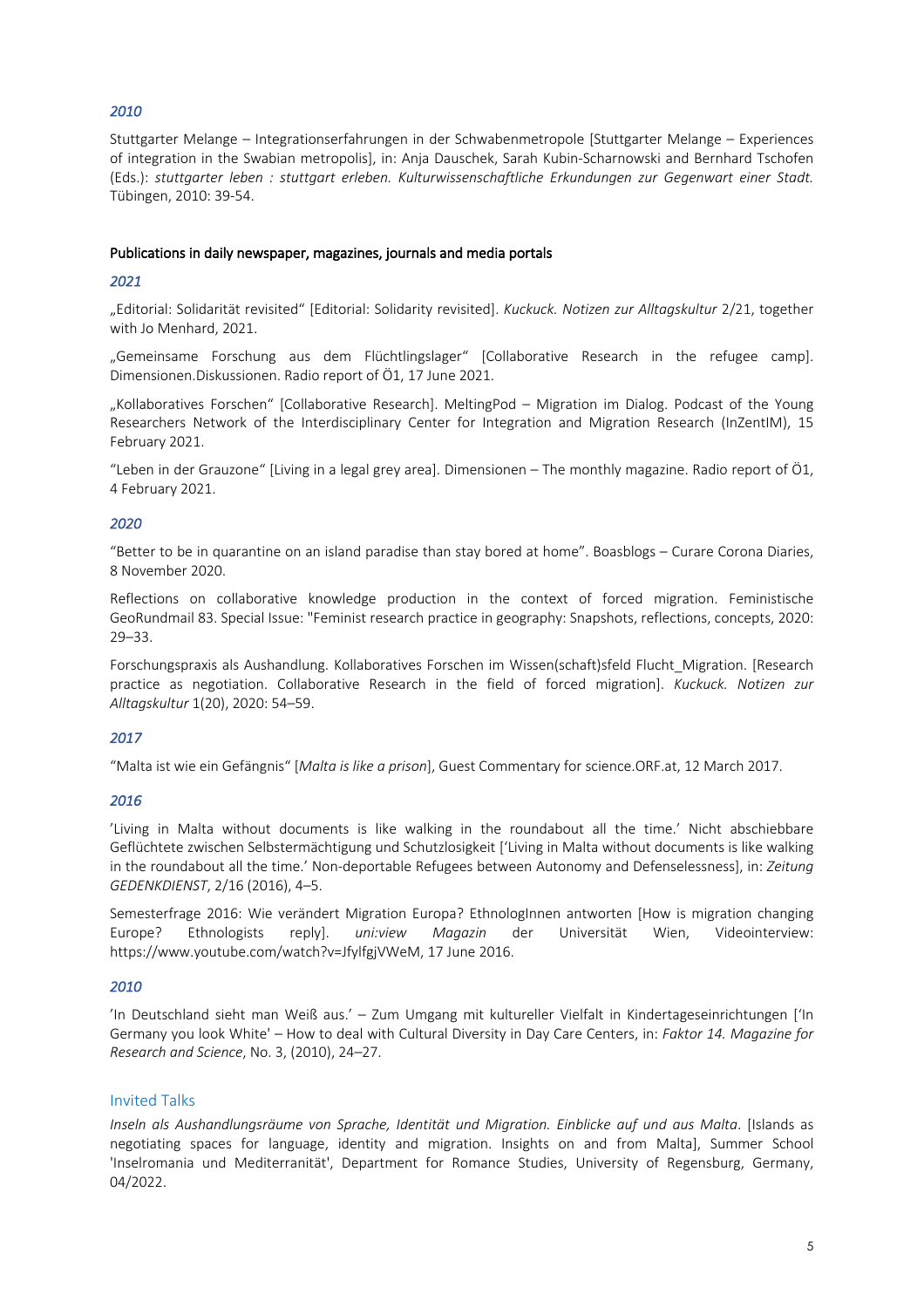*Decolonizing ethnography. Reflexionen kollaborativer Wissensproduktion an der EU-Außengrenze* [Decolonizing ethnography. Reflections on collaborative knowledge production at the EU's external border], Oberseminar at the Institute of Ethnology. Ludwig-Maximilians-University Munich, Germany, 01/2022.

*(Im)Mobilität und mediterrane Migration.* [(Im)Mobility and Mediterranean Migration], CITAS-Lecture: The area and its blind spots: The Mediterranean in multidisciplinary and transhistorical perspective. University of Regensburg and University of Konstanz, Germany, 12/2021.

*Kritische Migrationsforschung. Zugehörigkeitsaushandlungen abgelehnter Asylsuchender an der EU-Außengrenze Malta*. [Critical Migration Studies. Negotiations of belonging of rejected asylum seekers at the EU external border Malta], Hermine e.V. Mobile Flüchtlingshilfe. Würzburg, Germany, 10/2021.

*'I am a bridge to the future and a link to the past.' – Nachkommen jüdischer Exilant\*innen in der Dominikanischen Republik erinnern und erzählen.* [Descendants of Jewish exiles in the Dominican Republic remember and tell stories], Wednesday Colloquium. University of Art and Design Linz and Johannes Kepler University Linz, Austria, 06/2021

*Wandernde Erinnerungen jüdischen Exils in der Karibik. Ethnografische Einblicke.* [Travelling Memories of Jewish exile in the Caribbean. Ethnographical insights], Discussion series at the Faculty Center for Transdisciplinary Historical-Cultural Studies, University of Vienna, Austria, 06/2021.

*Erfahrungen und Reflexionen zu kollaborativen Forschungspraktiken im Kontext von Flucht\_Migration*. [Experiences and reflections on collaborative research practices in the context of forced migration research], Public Talk and roundtable discussion, Chair for European Ethnology, University of Würzburg, Germany, 11/2020.

*Forced migration to, in and from the island. Contested mobilities and negotiations of belonging in Malta.* ISA Regional Guest Lecture. Institute for Social Anthropology at the Austrian Academy of Sciences, Vienna, Austria, 10/2020.

Book Launch *Politics of (Dis)Integration*. Panel Discussion as part of the IMISCOE Spring Conference, Universidade de Lisboa, Portugal, 02/2020.

*Reif für die Insel?! Forschen auf und über Inseln*. [Ready for the island?! Research on and about the island], Institute Colloquium at the Department of European Ethnology, University of Vienna, Austria, 10/2019.

*Umkämpfte Im-/Mobilitäten. Die soziale Produktion von Nichtabschiebbarkeit im transinsularen Raum* [Contested Im-/Mobilities. The Social Production of Non-Deportability within the transinsular space], Institute Colloquium of the Ludwig-Uhland-Institute for Empirical Cultural Studies: 'Auf der Flucht, nach der Flucht. Kulturund sozialwissenschaftliche Positionen, ethnographische Zugänge', Eberhard Karls University of Tübingen, Germany, 07/2018.

*'Malta is like a prison' – Islandness im Blickpunkt von Nichtabschiebbarkeit* ['Malta is like a prison' – Non-Deportability through the lens of Islandness], Monday Lecture of the International Research Center for Cultural Studies (IFK), Vienna, Austria, 03/2017.

*Living Liminality. Ethnographische Einblicke in die Lebenssituation nicht abschiebbarer Geflüchteter in Malta"* [Living Liminality. Ethnographic Insights into the Life Situation of Non-Deportable Refugees in Malta], Kick-Off Event of the Doctoral Program "Dynamiken von Ungleichheit und Differenz im Zeitalter der Globalisierung", University of Innsbruck, Austria, 01/2017.

*kritisch: Positionierungen von ForscherInnen im Feld* [*Critical: Positionalities of Researchers in the Field*], Institute Colloquium at the Department of European Ethnology, University of Vienna, Austria, 06/2016.

*Betwixt and Between. Eine ethnologische Studie zur Lebenssituation nicht abschiebbarer Geflüchteter in Malta* [Betwixt and Between. An ethnological Study to the Life Situation of Non-Deportable Refugees in Malta], Poster Presentation at the StipendiatInnentag 2016 of the Austrian Academy of Sciences, Vienna, Austria, 06/2016.

*Alltag im Dazwischen. Porträts von Geflüchteten auf Malta* [Everyday Life in Between. Portraits of Refugees in Malta], Talking Anthropology and Wine. Austrian Museum of Folk Life and Folk Art, Vienna, Austria, 10/2015.

*Werkstattgespräch: Alltag im Dazwischen* [Workshop Discussion: Everyday Life in Between], Institute Colloquium at the Department of European Ethnology, University of Vienna, Austria, 06/2015.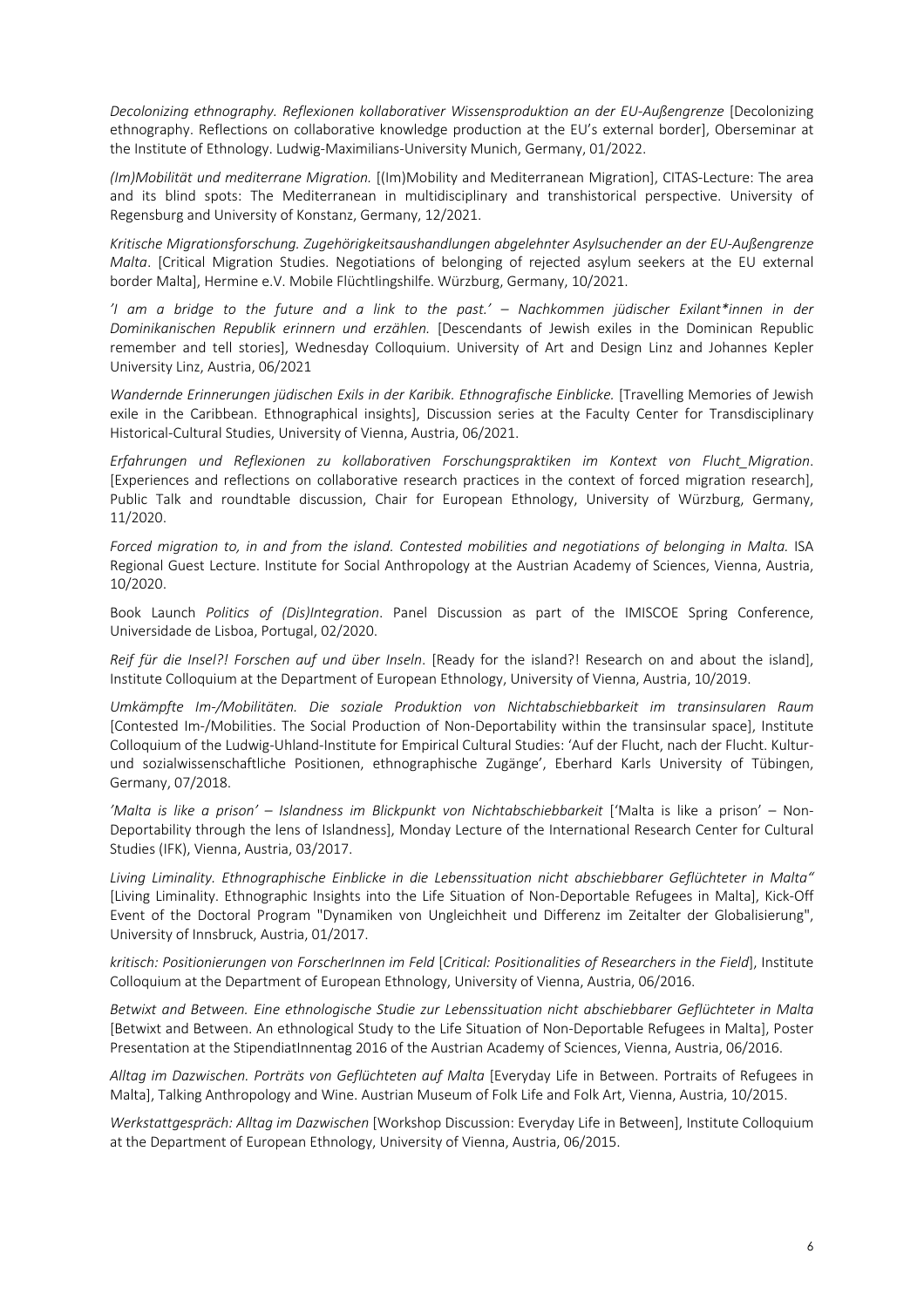# Further (Conference) Presentations

### 2022

*A reflective journey through feminist ethnographic methodologies on the islands.* International Small Island Studies Association Biennial Conference (ISISA): Islands – Nature and Culture. University of Zadar, Croatia, 06/2022.

*Archipelagic memory of Jewish exile and decolonization in the Dominican Republic*. Postmemory International Conference. University of Gdańsk, Poland & Norwegian University of Science and Technology, Norway, 03/2022.

### 2021

*Kollektivierende Dimensionen von Inselräumen: Fallbeispiele aus dem Mittelmeer [Collectivizing Dimensions of*  Island Spaces: Case Studies from the Mediterranean Sea]. Intensive Conference "Space, Identification, Collective". University of Regensburg, Germany, 11/2021.

*Participatory Oral History: Epistemological and Methodological Reflections.* Socare Junior Conference – Methods and Theories in Caribbean Studies. Eberhard Karls University of Tübingen and Saarland University, Germany, 10/2021.

*Preserving Urban Jewish Heritage in Sosúa*. Memory Studies Association Annual Conference. University of Warsaw, Poland, 07/2021.

*Remembering the "island within an island". Transgenerational memory work of Jewish exile in the Dominican Republic.* International Small Island Studies Association Biennial Conference (ISISA): Sharing Lessons, Sharing Stories. Memorial University of Newfoundland, Canada, 06/2021.

### 2019

*Wissenschaft nur der Wissenschaft? Ein Plädoyer für engagierte, kollaborative Wissensproduktionen [Science only for Science? A Plea for Engaged, Collaborative Knowledge Productions],* German Congress for Geography, Christian-Albrechts-University of Kiel, Germany, 09/2019.

*The island as an imaginary space.* IUAES 2019: Inter-Congress 'World Solidarities', Uniwersytet Adama Mickiewicza, Poznan, Poland, 08/2019.

### 2018

*Understanding Island Societies: Ethnological Reflections on Islandscape as an Analytical Tool in the Context of Island Migration.* Island Cities and Urban Archipelagos 2018, Zhejiang University's Ocean College, Zhoushan/China, 09/2018.

*Lost in Limbo? Moving contours and practices of settlements of non-deportable refugees in the Mediterranean area*. 15th Annual Conference IMISCOE, Universitat Pompeu Fabra, Barcelona, Spain, 07/2018.

# 2017

*What if my research partners just don't cross national borders again? Multi-sited research in a single geographic locality.* World on the Move - Migration Lab, University of Manchester, Manchester, UK, 11/2017.

### 2016

*Living Liminality. Ethnological Insights on the Life Situation of Non-Deportable Refugees in Malta.* International Conference on Migration, Irregularisation and Activism, Malmö universitet, Malmö, Sweden, 06/2016.

*Liminalität als Lebensform. Ein intersektionaler Blick auf nicht abschiebbare Migrantinnen in Malta* [Liminality as a way of life. An Intersectional View on Non-Deportable Migrant Women in Malta], Interdisciplinary Doctoral Conference Zurich, Vienna, Berlin: Cultural Studies - Historical Anthropology, University of Zurich, Switzerland, 01/2016.

### 2015

*Alltag im Dazwischen. Von nicht abschiebbaren Geflüchteten auf Malta.* [Everyday Life in Between. About Non-Deportable Refugees in Malta], Interdisciplinary conference: The Everyday Life of (In-)Security. Ethnographiccultural perspectives on the security society, University of Graz, Austria, 11/2015.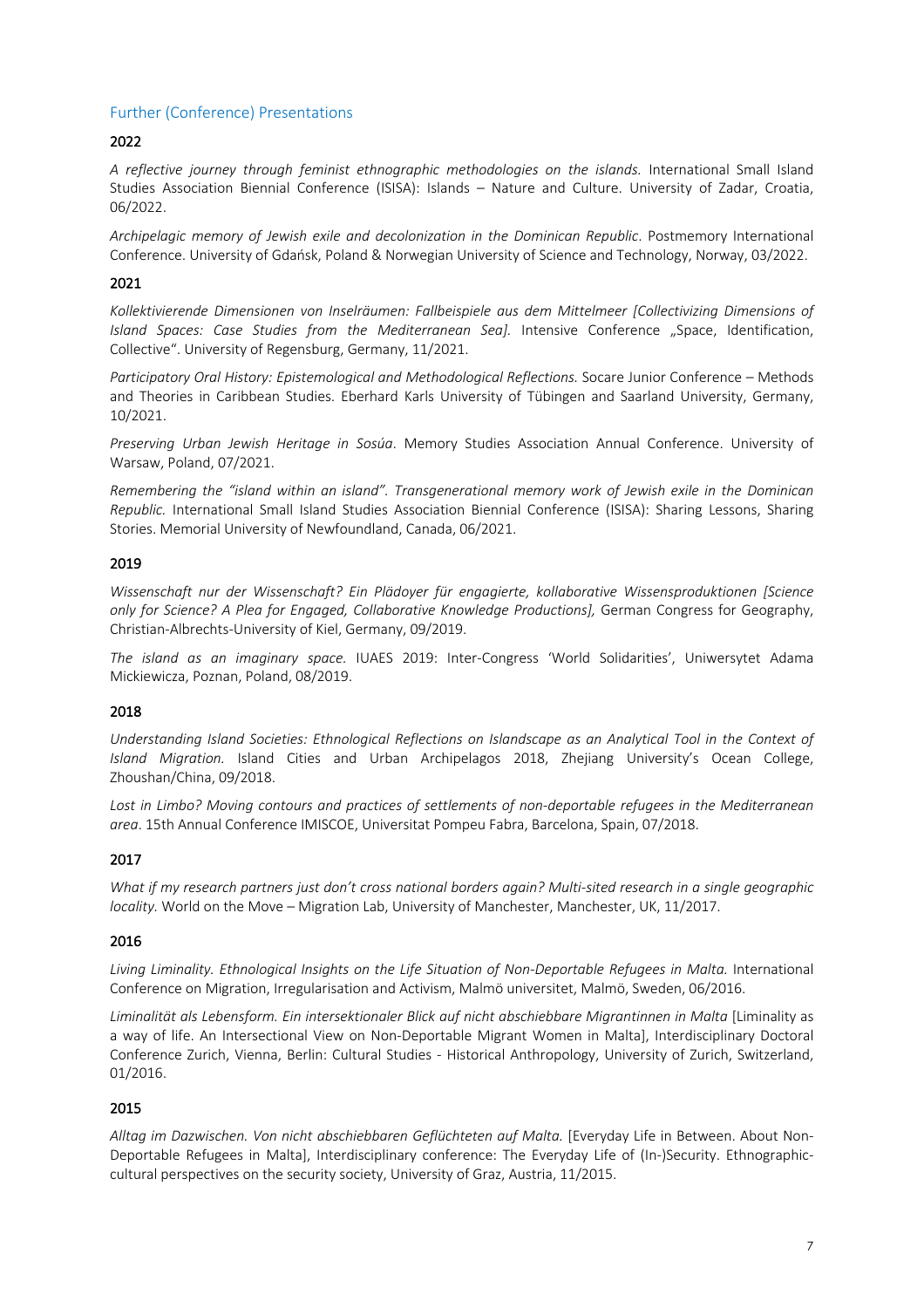*Embodied liminality. Von nicht abschiebbaren Geflüchteten auf Malta* [About Non-Deportable Refugees in Malta], Annual Meeting of the Research Group "Economy and Society". Faculty of History and Cultural Studies, University of Vienna, Austria, 11/2015.

*'Being in limbo'. Grenzgänger\*innen in Malta* [Being in Limbo. Border Crossers in Malta], Autumn School: Border Crossers in Theory and Practice. Europe University Viadrina, Frankfurt/Oder, Germany, 10/2015.

### 2014

Taking Sides – Protest Against the Deportation of Asylum Seekers. Poster Presentation, 2nd Interdisciplinary Conference on Social Protest, University of Kent, UK, 03/2014.

Conference, Panel and Workshop Organization

### 2022

*Whose voice? Power, knowledge, and positionality in Caribbean Studies.* SOCARE Junior Conference, together with Luis Ramón Campo Yumar. Universidad Central de Las Villas, Cuba & University of Arts Linz, 10/2022.

### 2021

*Urban Space and Landscapes. Stadt- und Raumforschung im Nexus von Theorie und Empirie,* together with Cornelia Dlabaja. Workshop convenor; Department of European Ethnology, University of Vienna, Austria, 11/2021.

*Verletzbarkeit und Institutionen. Anrufung – Aushandlung – Antworten,* Conference convenor together with Michaela Bstieler, Stephanie Schmidt and Judith Welz; Institute of History and European Ethnology, University of Innsbruck, Austria, 09/2021.

*Forschen und Arbeiten zu Flucht\_Migration*, OPEN SPACE Convenor together with Margrit E. Kaufmann, Laura Otto and Bianca Wambach; Bremer Institute for Cultural Studies (bik), University of Bremen, Germany, 05/2021.

# 2020

*Forschen und Arbeiten zwischen Handlungsdruck und Orientierungsunsicherheit im Kontext von Flucht\_Migration*. Panel convenor together with Margrit E. Kaufmann, Laura Otto and Dominik Schütte; Annual Conference of the German Network of Forced Migration Researchers: 'Contexts of Displacement, Refugee Protection and Forced Migrants' Lives', Universität zu Köln, Germany, 09/2020.

### 2019/2020

*Anthropologie der Insel*, together with Brigitta Schmidt-Lauber and Greca N. Meloni. Organization and moderation of the lecture series as part of the Institute Colloquium at the Department of European Ethnology, University of Vienna, Austria, Winter semester 2019/2020.

### 2019

*Anthropology of Islands: Reflecting Islandness from a historical and cultural studies perspective*, Workshop convenor together with Greca N. Meloni; Department of European Ethnology, University of Vienna, Austria, 11/2019.

*Island Ethnography: Reflecting islandness in the Anthropocene*, panel convenor together with Francesco Bachis and Greca N. Meloni at the IUAES 2019: Inter-Congress 'World Solidarities', Uniwersytet Adama Mickiewicza, Poznan, Poland, 08/2019.

*CommunicAction: Anthropology beyond Academia*, convenor together with Manuel Liebig and Greca N. Meloni. Roundtable as part of the Institute Colloquium at the Department of European Ethnology, University of Vienna, Austria, 03/2019.

PhD-Network Meeting, convenor together with Manuel Liebig and Greca N. Meloni, as part of the Network Meeting of the Institutes of Ethnology and Cultural Studies of Austria at the University of Vienna, 03/2019.

*Escape from Syria. Rania's odyssey. Filmscreening and Talk with the Film Director.* Moderation of the Institute Colloquium at the Department of European Ethnology, University of Vienna, Austria, in cooperation with the Museum for Folk Like and Folk Art in Vienna, Austria, 01/2019.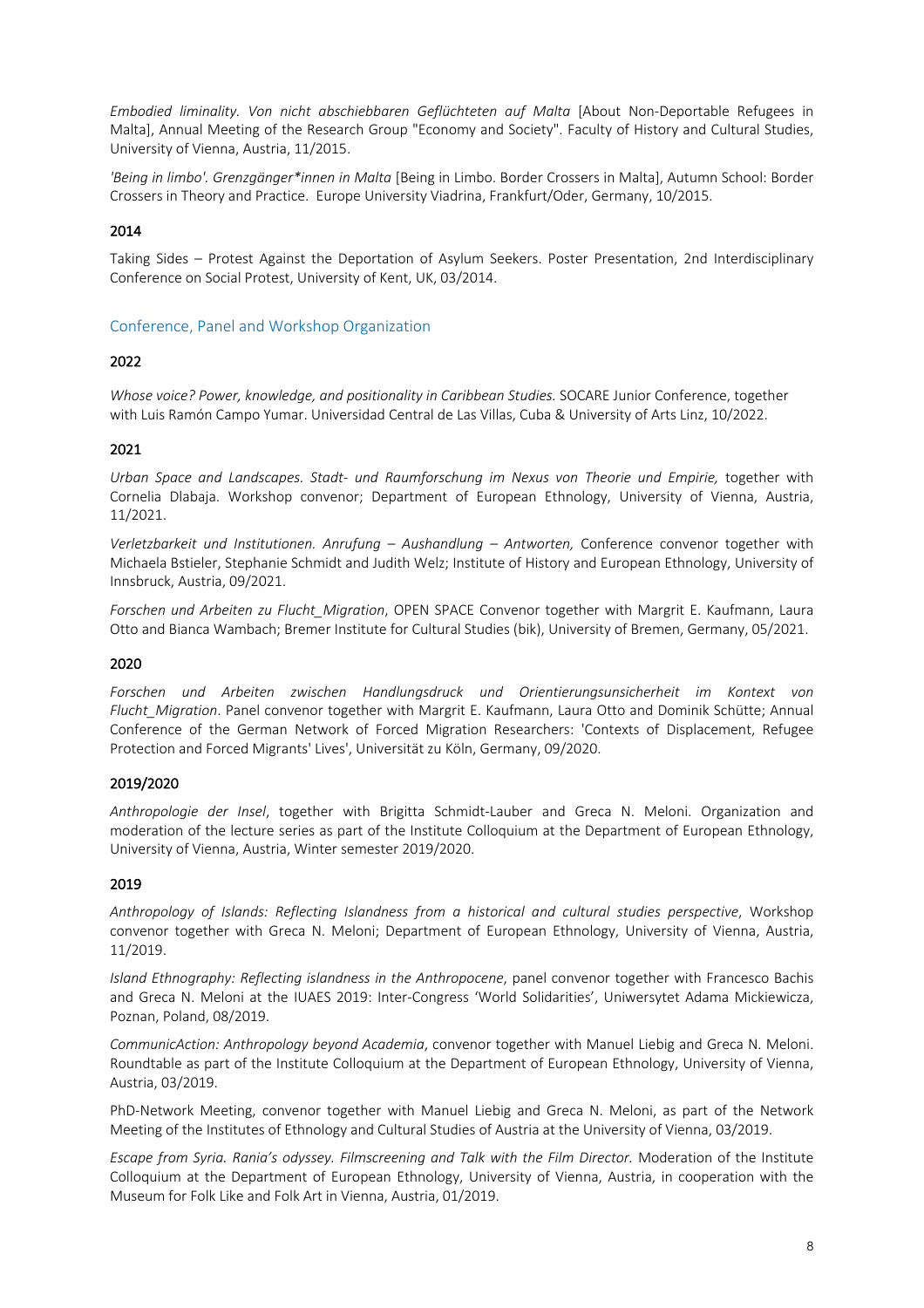# Teaching

| Guest Lectures          | Entangled memories. Jewish Exile in the Dominican Republic   in the seminar<br>"Fluchtpunkte und Rattenlinien"   Department of Cultural Studies, University of Arts<br>Linz, Austria   summer term 2021                                                                                                                    |
|-------------------------|----------------------------------------------------------------------------------------------------------------------------------------------------------------------------------------------------------------------------------------------------------------------------------------------------------------------------|
|                         | Representations in Forced Migration Research. Reflections on anonymization and<br>pseudonymization procedures.   in the seminar "Perspektiven<br>kritischer<br>(Post-)Migrationsforschung. Theoretische Konzepte und methodische Zugänge"<br> Institute for Intercultural Communication, LMU München   winter term 2020/21 |
|                         | Cultural-theoretical argumentation using the example of liminality $ $ in the seminar<br>"Einführung in die Kulturtheorien"   Institute for Cultural Anthropology and European<br>Ethnology, Goethe-University of Frankfurt   winter term 2020/21                                                                          |
| University of Vienna    | Spatial research as an interplay of theory and empirics   seminar; BA   Department of<br>European Ethnology   winter term 2021/22                                                                                                                                                                                          |
|                         | Scientific Working and Writing   Introductory Lecture; BA   Department of European<br>Ethnology   winter term 2019/20                                                                                                                                                                                                      |
|                         | Scientific Working and Writing   Introductory Lecture; BA   Department of European<br>Ethnology   summer term 2019                                                                                                                                                                                                         |
|                         | Scientific Working and Writing   Introductory Lecture; BA   Department of European<br>Ethnology   winter term 2018/19                                                                                                                                                                                                      |
|                         | Contesting the Foreshores: Migration, Border Control and Mediterranean Islands  <br>Reading Class; BA   Department of European Ethnology   summer term 2018                                                                                                                                                                |
|                         | Islands as Spaces of Identity, Belonging and Migration: Ethnographic Excursion to<br>Europe's "tumultuous fringes"   Field trip seminar, BA   Department of European<br>Ethnology   summer term 2018                                                                                                                       |
|                         | How do to Research with Refugees and in Forced Migration? Current Challenges in<br>Ethnology   seminar; BA   Department of European Ethnology   winter term 2016/17                                                                                                                                                        |
|                         | Irregular Migration   seminar; BA   Department of European Ethnology   summer<br>term 2016                                                                                                                                                                                                                                 |
| University of Würzburg  | Introduction to Critical Migration Studies   seminar; BA   Chair for European<br>Ethnology   summer term 2021                                                                                                                                                                                                              |
|                         | B/Ordering Islands: Islands in the focus of migration   seminar; BA   Chair for<br>European Ethnology   winter term 20/21                                                                                                                                                                                                  |
|                         | Engaged migration studies: concepts, methodology and research practice   seminar;<br>MA   Chair for European Ethnology   summer term 2020                                                                                                                                                                                  |
| University of Innsbruck | Decolonizing Ethnography. Collaborative knowledge production in ethnographic<br>research   seminar; MA   Department of History & European Ethnology   winter term<br>2022/23                                                                                                                                               |
| University of Graz      | Engaging, Criticizing, Changing: Methods and interventions of Critical Migration<br>Studies   seminar; BA   Department of Cultural Anthropology & European Ethnology  <br>winter term 20/21 - Nominated for the Teaching Award 2020/21                                                                                     |
| LMU Munich              | Islands and global mobility   seminar; BA   Institute for European Ethnology and<br>Cultural Analysis   summer term 2021                                                                                                                                                                                                   |
|                         | <b>Ethnology as Critique?</b> Methods and Contours of Critical Migration Studies   seminar;<br>BA   Institute for European Ethnology and Cultural Analysis   summer term 2021                                                                                                                                              |
| University of Bremen    | Materiality and Metaphor: Migration, Border Control and Mediterranean Islands.  <br>seminar; BA   Institute for Ethnology and Cultural Studies   winter term 18/19                                                                                                                                                         |
|                         |                                                                                                                                                                                                                                                                                                                            |

# Training and Additional Qualifications

Centre for Teaching and Learning, Universitätsstraße 5, 1010 Vienna.

Seminar Design: Variety of Methods for University Teaching: When do I use which method? | 2019